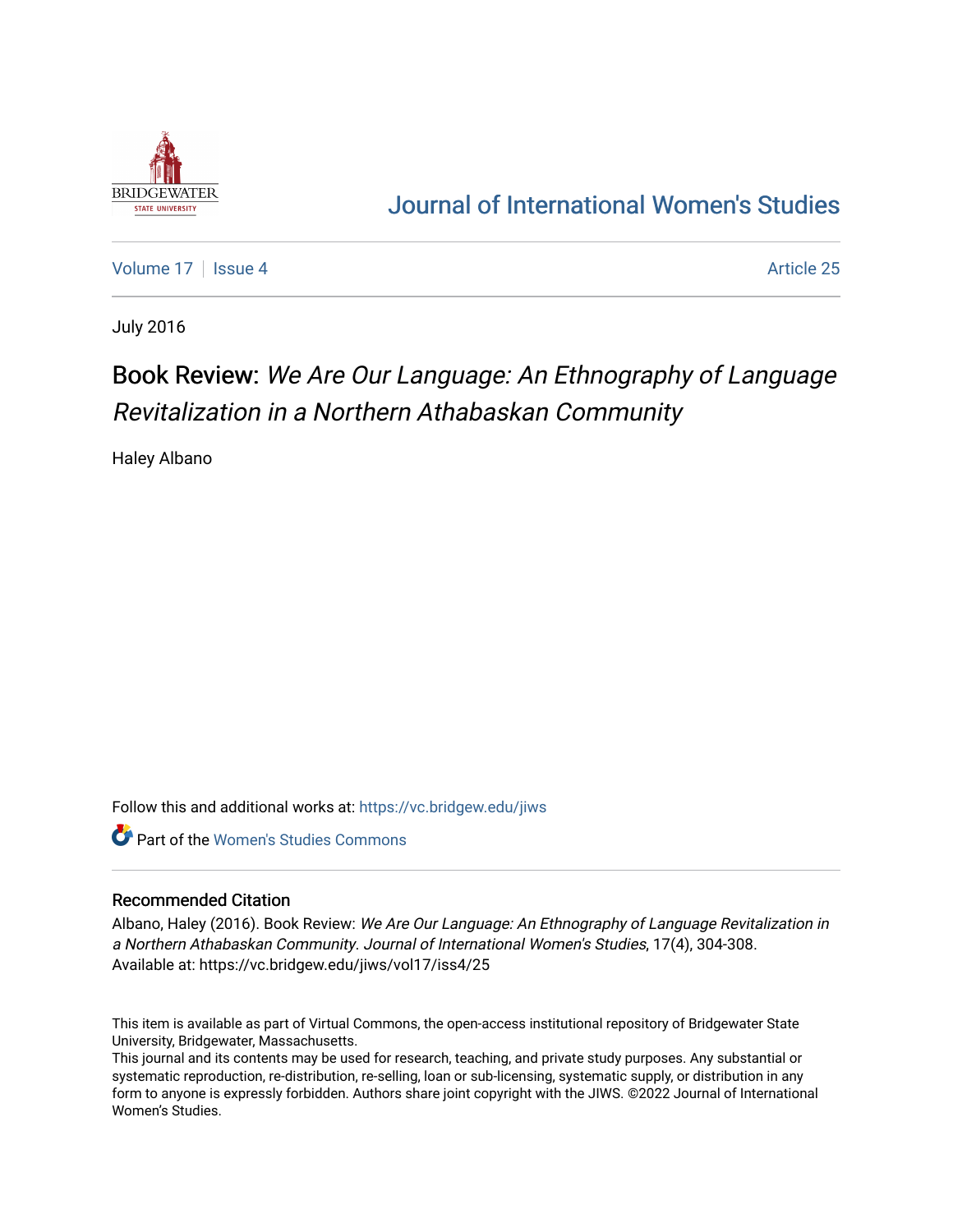#### Albano: Book Review

This journal and its contents may be used for research, teaching and private study purposes. Any substantial or systematic reproduction, re-distribution, re-selling, loan or sub-licensing, systematic supply or distribution in any form to anyone is expressly forbidden. ©2016 Journal of International Women's Studies.

## **We Are Our Language: An Ethnography of Language Revitalization in a Northern Athabaskan Community, Barbra A. Meek, 2011. University of Arizona Press: Arizona. 202 pages, illustrations, photographs, appendix, and index included. \$29.95. Paperback.**

By Haley Albano<sup>1</sup>

In recent years, the declining state of the world's indigenous languages has warranted an urgent need to revisit those ethnographies which have made valuable contributions to the global understanding of intersectional vulnerability. This increasingly relevant text, published several years ago, is the topic of this review because it provides an essential vantage point into a community affected by the institutional disruption of linguistic autonomy. Not only does Meek provide a framework through which to understand the linguistic issues impacting a native community, but she also provides a brief context to discuss what it means to be positioned within a community as a female ethnographer. She notes in the preface that her ethnographic positioning as a woman within the community allowed her to engage more fully with the direct experiences and social knowledge of other women:

…my gender and the nature of my research led me to work primarily with women and not men. Being female, I was expected to work with and learn from women. Researching child rearing and language development also predisposed me to work with mothers and women involved in raising children. Hence, women were my socially appropriate teachers. (Meek, 2011: xvi)

This suggests that there are still existing gender gaps surrounding research methodology, and that these gaps may be related directly to the type of data that is transmitted to the gendered ethnographer in various sociocultural settings. She notes that an elder told her that "It is important that there are men teaching the boys, and women teaching the girls." (Meek, 2011: xvi) This is an interesting note, and addresses a significant occurrence of gender-based transmission in the context of interactional practice. This text is relevant to today's audience because it addresses the increasing concerns about the vitality of indigenous languages, as well as addressing the multiple and intersecting layers of marginalization affecting the social experiences of native people in everyday life.

In this moving ethnography, Barbra Meek writes about her work with the shifting sociolinguistic landscape of the Kaska language. This ethnography is the result of extensive linguistic anthropological fieldwork in the Yukon territory of western Canada and British Columbia. Meek writes specifically on the contemporary disjuncture in a native community between what is known and what is spoken. She incorporates data to show that in-home use of Kaska has decreased, despite the evidence that more about the language is known than is communicated. She writes that this silence is largely in relation to the attempted erasure and extermination of indigenous social and linguistic identities through government-implemented boarding schools existing up until 1975. This work is particularly compatible with the writing of

 $\overline{\phantom{a}}$ 

1

<sup>&</sup>lt;sup>1</sup> Ph.D. student in Anthropology and Linguistics, University of Alaska at Fairbanks.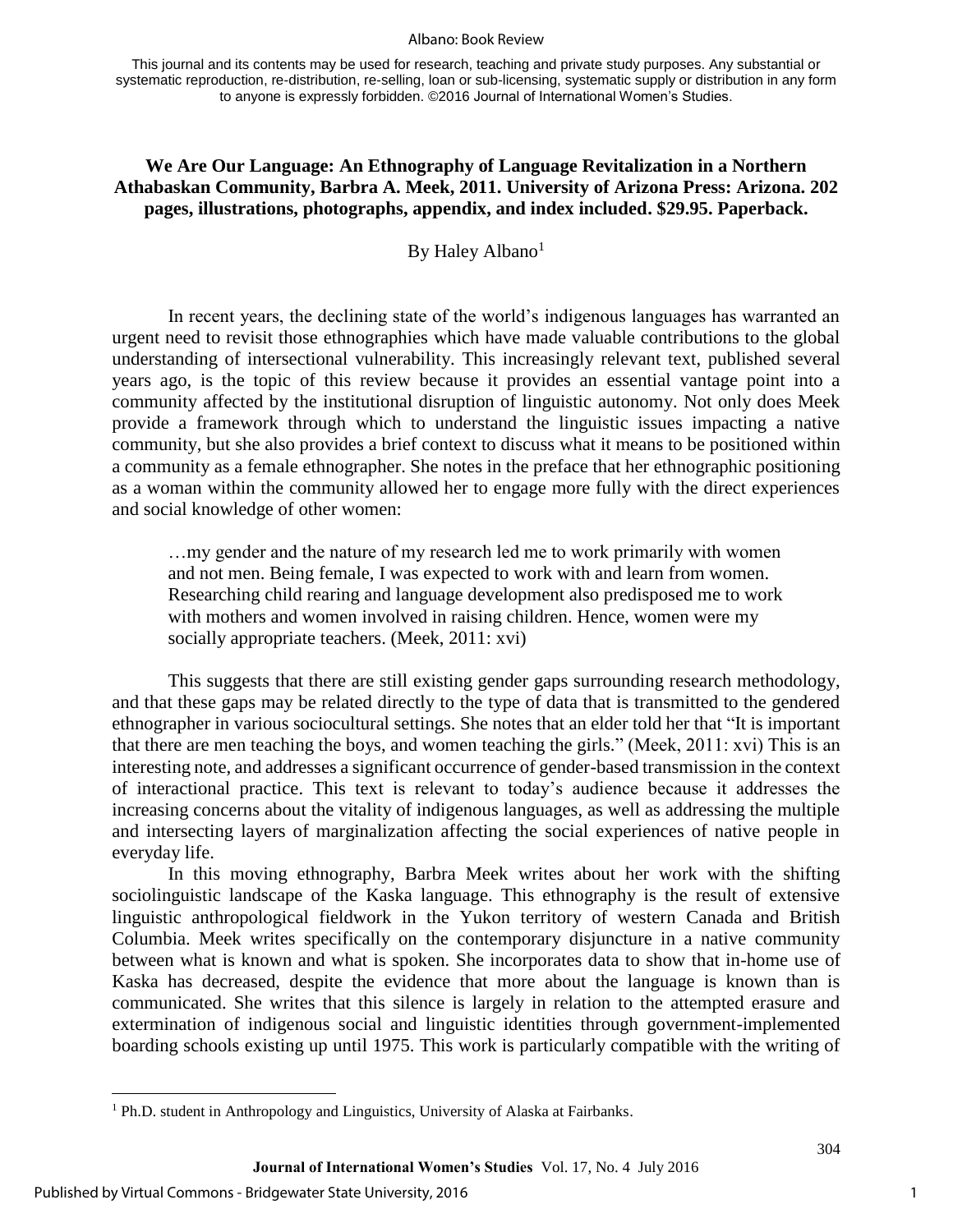Susan Gal, and explores in some ways how the use of silence in relation to the mother tongue can be symbolic and representative of the effects of social oppression:

Indeed, it is in part through such linguistic practices that speakers within institutions impose on others their group's definition of events, people and actions. This ability to make others accept and enact one's representation of the world is another aspect of symbolic domination. But such cultural power rarely goes uncontested. Resistance to a dominant cultural order occurs when devalued linguistic strategies and genres are practiced and celebrated despite widespread denigration; it occurs as well when these devalued practices propose or embody alternate models of the social world." (Gal, 1989: 3)

Meek introduces the reader to the choices that are made, both for and by native people, about the usage of a language that is simultaneously viewed as both heritage and obstacle. For many parents in the community, encouraging a native language as a primary spoken language for their children is ultimately perceived as a threat to self-determination and global inclusion. Native language, rather than being used primarily in the home, is now taught as heritage in the schools. She draws from Pierre Bourdieu's conception of the linguistic marketplace, and claims that authorization to produce or manufacture Kaska is socially marked by authority and that its production is perceived to be limited to elders or university-trained officials. Simultaneously, heritage language intersects with the social authorization of production, and then becomes associated with the past, the elderly, the ancestors, and the forgotten. Meek importantly claims that contemporary institutionally-sponsored educational attempts towards the revitalization of indigenous languages have presented methods that are antithetical to the goal of understanding and reinvigorating local sociocultural knowledge:

Educators often present the language as an object of learning, as an artifact. Students learn lists of nouns, token expressions, and decontextualized scraps of cultural knowledge that serve only to fetishize the language. In the end, such educational events often interrupt, dislocate, or work against the goals of language revitalization by teaching children that their language is no longer a valid form of communication… (Meek, 2011: xxi-xxii)

The text begins by likening the exploration of an endangered language to walking with that language, and by considering what it means for a people when a language is lost. She also writes about the ruptures occurring in the indexing of speech, resulting from significant historical, political, and economic under-representation and mistreatment of the native community. She notes that the Yukon's government slogan "We Are Our Language" has worked against its purpose by emphasizing the importance of fluency over the production of social knowledge; symbolically further invalidating and erasing those members of the community who are not able to speak a native language. She writes also about the disjuncture that occurs between competing interests within the language community.

After the initial introduction to the community and the work, chapter one begins with an introduction to historical colonization practices. It also successfully introduces the ethno-historical context of dominant language replacement, as well as the shifting of the minority language landscape among its speakers. This includes the topic of assimilation practices, as well as the desire

305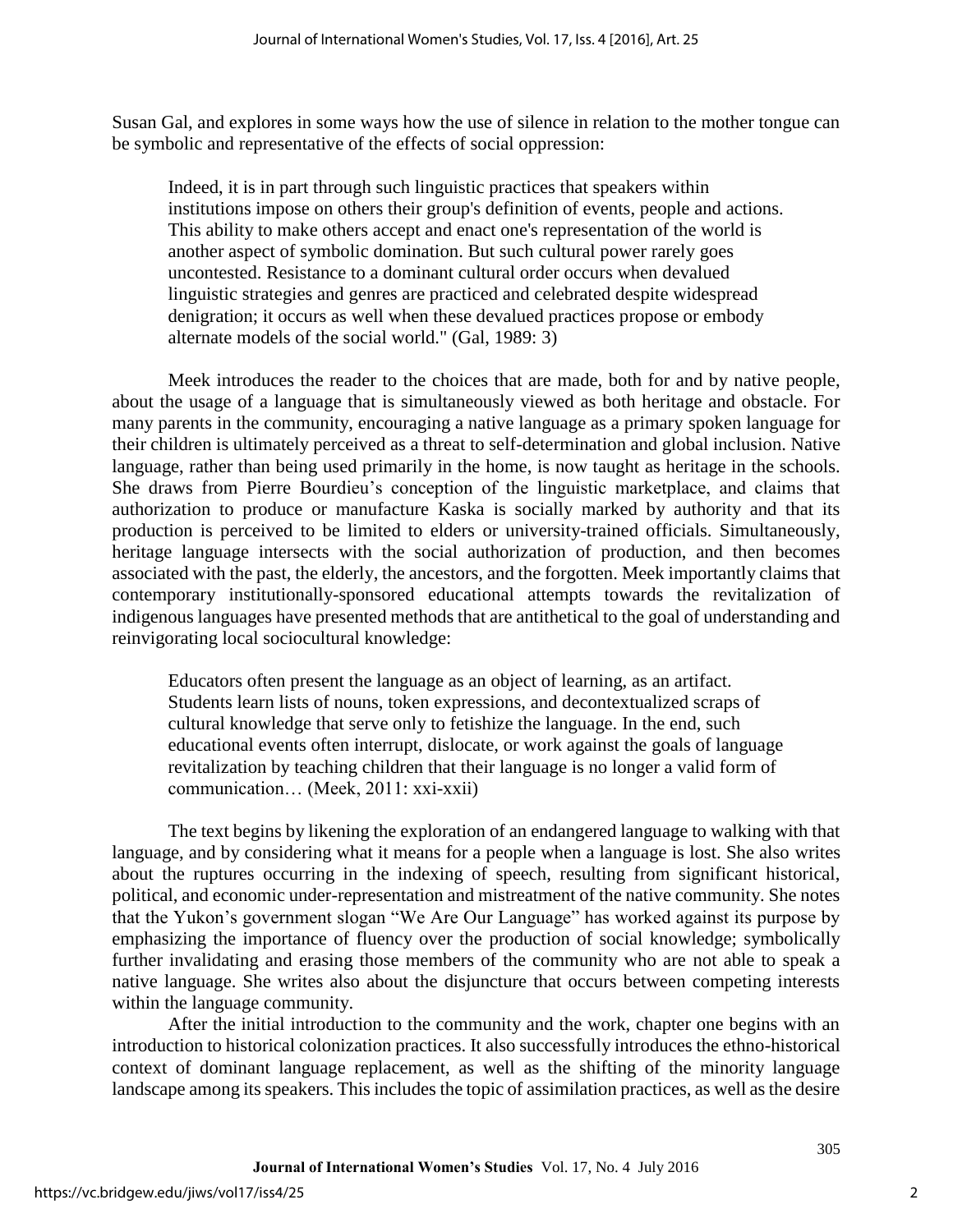for parents to have their children speaking languages that will ensure them a place in the global community: economically, socially, and politically. Assimilation, and the rejection of the native tongue, is viewed by the parents as a means to obtain equality in an increasingly globalized world. This is critical, because dominant language becomes communicated to children as the language of self-determination and personhood, where the native language becomes associated with limitation, oppression, and long-term economic marginalization.

Meek writes about programs, such as Aboriginal Head Start, as well as other initiatives implemented with the intention of repairing languages and language ideologies otherwise ruptured by structures of power. She notes here that heritage language is importantly perceived as a specialized form of knowledge of the past, rather than as a potentially contemporary and usable language that can be carried into the future. She importantly draws attention also to the alienation of younger speakers through the focus on older or more qualified speakers. In the pursuit of revitalizing vulnerable language communities, it appears to be common to place the responsibility of transmission on the shoulders of those who have spoken the language for the longest amount of time. She notes that shyness in fluency also appears to prohibit youth from fully participating in the production of heritage language.

In the second chapter, Meek addresses social practices and ideologies as they relate to the process of language revitalization. She writes about socialization, and forms of disjuncture between stakeholders with sometimes competing interests in the preservation and protection of indigenous languages. Chapter three visits a particularly strong section in language use and context. Meek notes the trend towards endangerment when adults begin to be the primary keepers and reproducers of the language, rather than children. In the fourth chapter, she writes about the effects that institutionalization of the language can have on revitalization attempts. Because people interact with one another through determined institutionalized roles, patterns of interactional speech and practice can be similarly influenced by the voice of the dominant institution. This leads to questions about authenticity of production. The chapter is filled with examples of the lessons used in classrooms, as well as graphic representations. She writes about the potential for the reproduction of power and language subordination through pedagogical methodology.

Chapter five works to address a variety of social problems, and their effects on both the community and language landscape. Issues like heath, poverty, and lack of access permeate the region and her description of the socioeconomic surroundings is strong. She addresses the social issues in the backdrop of the linguistic landscape, and explains how these social conditions have bearing on language issues. She uses her theoretical background to shed light on what it means to save dying languages. She writes about social change in the context of institutions, and social practices that she believes ultimately should be in sync with linguistic changes. In the closing chapter, Meek concludes by letting the reader know that they have explored various gaps and disjuncture in the language landscape. She writes about moments of disjuncture and the interactional work of understanding language in everyday life. She also provides recommendations for the closing of these gaps.

This ethnography is a strong contribution to the field, and is highly recommended as a relevant insight into a community. I think it would have been interesting to have elaborated more on the valuable initial notes about the gendered use of, and access to, speech within the community, and also more on the reasons different conceptualizations of endangered language discourse might sometimes be combined, as noted in chapter five. The text's strength in particular is in its communication of human agency as it relates to the linguistic landscape of a people, and the different choices made in regards to the indexing of a language. She highlights the importance of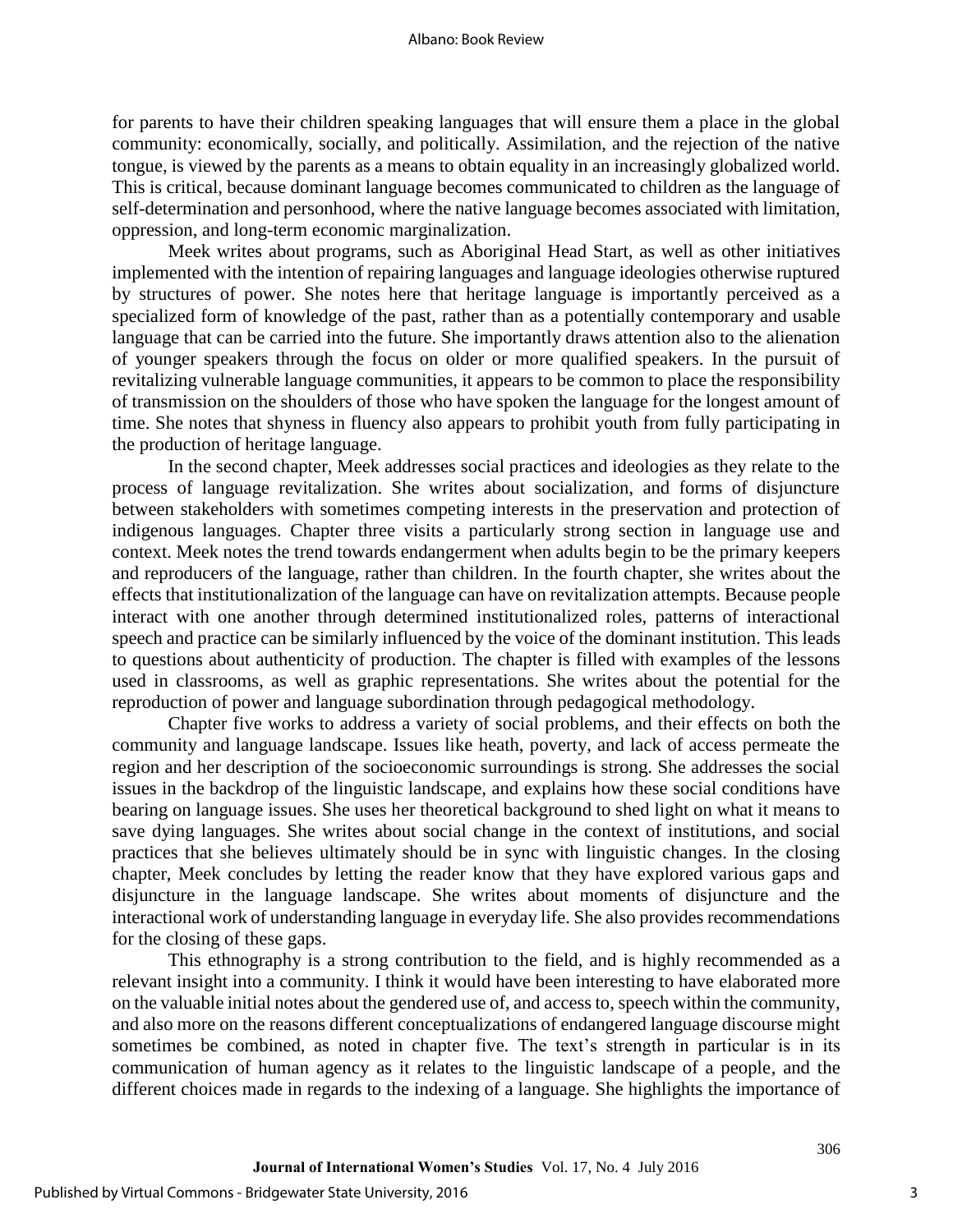intersecting social transformation with linguistic revival, showing the reader the interconnectedness of many overlapping social issues. When reading this text, it is not difficult to see the challenges of trying to overcome many different layers of social oppression and marginalization. Not only do these challenges have to be reconciled with the challenges of being a linguistic minority, but a linguistic minority with the added obstacle of linguistic endangerment. She successfully uses the concepts of interruption, rupture, and disjuncture to highlight the gaps in both the discourse of language endangerment and in contemporary issues affecting first nation community life.